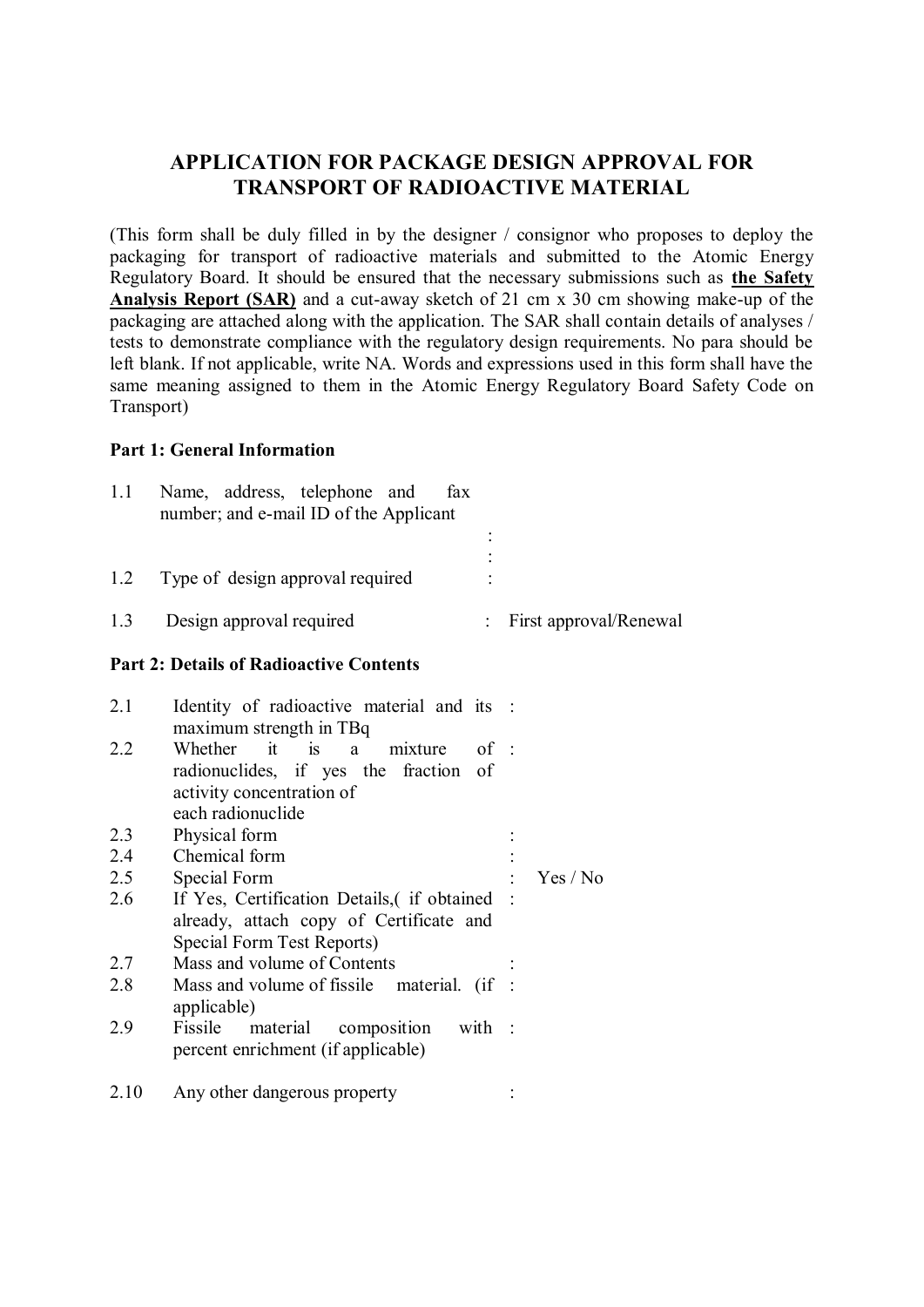## **Part 3: Packaging Details**

| 3.1   | Packaging model name                                                                                                                                                                                                                                                                                     |          |
|-------|----------------------------------------------------------------------------------------------------------------------------------------------------------------------------------------------------------------------------------------------------------------------------------------------------------|----------|
| 3.2   | Whether approved earlier                                                                                                                                                                                                                                                                                 | Yes / No |
| 3.3   | Competent authority identification mark<br>if previously allocated.                                                                                                                                                                                                                                      |          |
| 3.4   | Date of expiry of the Certificate issued by<br>the competent authority, if applicable.                                                                                                                                                                                                                   |          |
| 3.5   | The gross mass of the package                                                                                                                                                                                                                                                                            |          |
| 3.6   | External dimension of the packaging :<br>(Relevant detailed drawings of the<br>containment system and also tie-down<br>should be attached.)                                                                                                                                                              |          |
| 3.7   | Whether there is any protruding feature on : Yes / No<br>the external surface of the packaging.                                                                                                                                                                                                          |          |
| 3.8   | Whether behaviour of radioactive material : Yes / No<br>under varying conditions of temperature<br>and pressure have been taken into account                                                                                                                                                             |          |
| 3.9   | Whether the packaging is provided with<br>facilities for enabling safe handling                                                                                                                                                                                                                          | Yes/No   |
| 3.10  | Whether the materials of the packaging : Yes / No<br>components<br>of structures<br>and<br>are<br>physically and chemically compatible<br>with each other and with the package<br>contents, taking into account<br>their<br>behaviour under irradiation                                                  |          |
| 3.11  | Whether the packaging material can: Yes/No<br>withstand temperature range of $-40^{\circ}$ C to<br>$+70^{\circ}$ C                                                                                                                                                                                       |          |
| 3.12  | Whether a cut-away sketch of dimensions : Yes / No<br>21 cm x 30 cm has been provided showing<br>make-up of the package                                                                                                                                                                                  |          |
| 3.13  | Whether specifications of packaging : Yes / No<br>construction materials have been attached                                                                                                                                                                                                              |          |
| 3.14  | Whether the outer layer of the packaging : Yes / No<br>is designed to prevent the collection and<br>retention of water                                                                                                                                                                                   |          |
| 3.15. | Whether the external surface of the : Yes/No<br>packaging is so designed as to facilitate<br>easy and swift decontamination                                                                                                                                                                              |          |
| 3.16  | In case lifting attachments are included in $\therefore$ Yes / No / Not applicable<br>design of the packaging, whether<br>the<br>attachments are capable<br>such<br>of<br>supporting the weight of the packaging<br>without imposing stresses on the structure<br>of the package, in excess of the yield |          |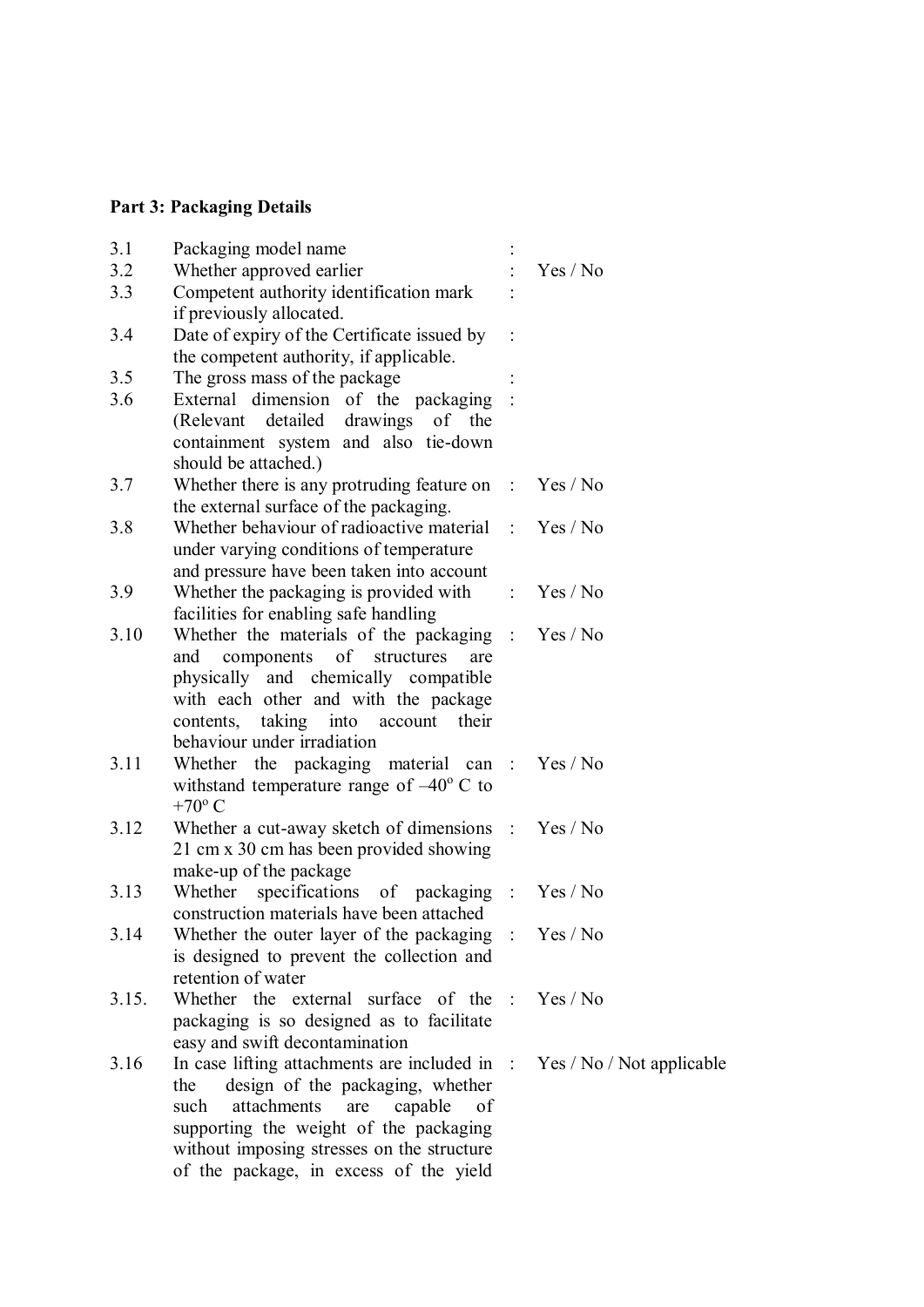|                   | stresses of the relevant parts of the said<br>(snatch lifting taken)<br>structure<br>into<br>consideration)                                                                                                                                                                                                      |                             |
|-------------------|------------------------------------------------------------------------------------------------------------------------------------------------------------------------------------------------------------------------------------------------------------------------------------------------------------------|-----------------------------|
| 3.17              | Whether the lifting attachments on the : $Yes / No / Not$ applicable<br>outer surface of the packaging, which are<br>to be used to lift the package, are<br>removable during transport                                                                                                                           |                             |
| 3.18              | Whether any other features on the outer $\therefore$ Yes / No / Not applicable<br>surface of the cask which are not designed<br>for lifting are inoperable for lifting during<br>transport                                                                                                                       |                             |
| 3.19              | Whether the tie down attachments on the $\therefore$ Yes / No / Not applicable<br>package are so designed that under both<br>normal and accident conditions of<br>transport, the forces in these attachments<br>will not impair the ability of the package<br>meet the requirements of the<br>to<br>regulations. |                             |
| 3.20              | Whether neutron absorbers have been : Yes / No / Not applicable<br>provided, where applicable, if fissile<br>material is transported                                                                                                                                                                             |                             |
| 3.21a             | Specification/code followed for Quality :<br>Programme in manufacture<br>Assurance<br>of packaging,                                                                                                                                                                                                              |                             |
|                   | Whether maintenance programme for                                                                                                                                                                                                                                                                                |                             |
| 3.21 <sub>b</sub> | packaging is prepared                                                                                                                                                                                                                                                                                            | Yes/No                      |
| 3.22              | Whether a feature such as<br>seal is :<br>incorporated on the exterior of the<br>package as proof against tamper.                                                                                                                                                                                                | Yes / No                    |
| 3.23              | Mode of Transport                                                                                                                                                                                                                                                                                                | Road / Rail / Air / Water / |
|                   | <b>Part 4: Containment System</b>                                                                                                                                                                                                                                                                                |                             |
| 4.1               | Whether the containment system has : Yes / No<br>adequate leak-tightness                                                                                                                                                                                                                                         |                             |
| 4.2               | Whether the material of the containment $: Yes/No$<br>is likely to be degraded by the<br>system<br>contents?                                                                                                                                                                                                     |                             |
| 4.3               | Whether the containment<br>system is : Yes / No<br>capable of retaining its<br>radioactive<br>contents under the reduction of ambient<br>pressure to 60 kPa                                                                                                                                                      |                             |
| 4.4               | Whether pressure relief valves are : Yes / No<br>provided in the packaging                                                                                                                                                                                                                                       |                             |
| 4.5               | Whether the radioactive contents could : Yes / No / Not applicable<br>escape through valves other than pressure<br>relief valves and, if yes,                                                                                                                                                                    |                             |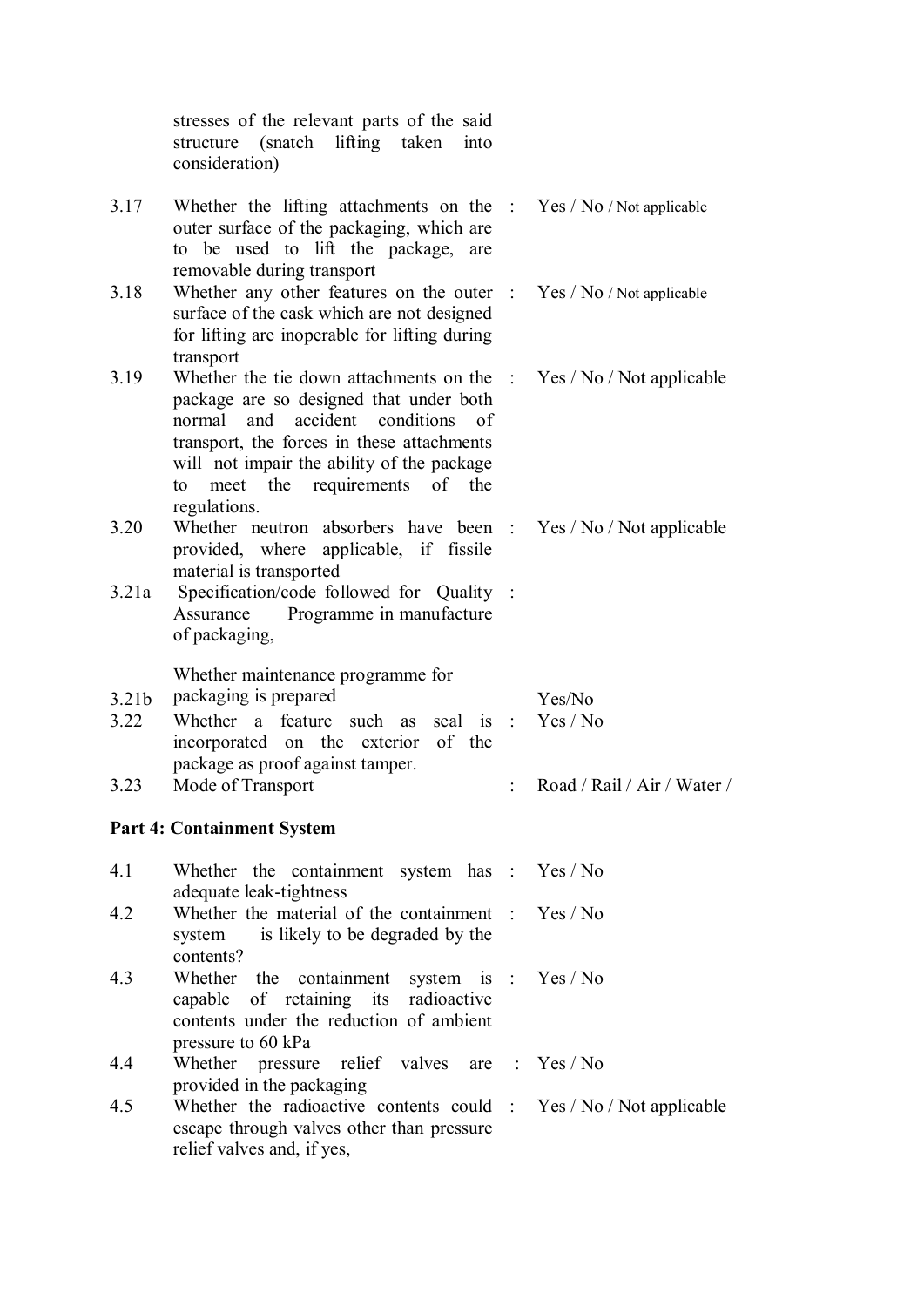| 4.6 | Whether such valves are protected against<br>unauthorised operation and provided with<br>an enclosure to retain leakage<br>Whether radiolytic decomposition of the<br>liquids or other vulnerable materials and<br>the generation of gas by chemical reaction | Yes/No/Not applicable |
|-----|---------------------------------------------------------------------------------------------------------------------------------------------------------------------------------------------------------------------------------------------------------------|-----------------------|
|     | and radiolysis have been taken into<br>account in the construction of the : Yes / No / Not applicable                                                                                                                                                         |                       |
| 4.7 | containment system<br>Whether the fastening device of the : Yes / No / Not applicable<br>enclosure is designed in such a way as to<br>prevent unintentional opening<br>and<br>opening by a pressure which may arise<br>within the package                     |                       |
| 4.8 | In case the containment system forms $a : Yes / No / Not applicable$<br>separate unit of the packaging, whether it<br>is capable of being securely closed by a<br>positive fastening device which is<br>independent of any other part of the<br>packaging     |                       |
| 4.9 | Whether the package meets the additional $\therefore$ Yes / No / Not applicable<br>requirements for packages transported by<br>air                                                                                                                            |                       |
|     | Part 5: Radiation shielding in the packaging                                                                                                                                                                                                                  |                       |
| 5.1 | Shielding material and thickness                                                                                                                                                                                                                              |                       |
| 5.2 | Estimated maximum radiation level on<br>external surface of the package for<br>designed activity of the radioactive<br>content                                                                                                                                | mSv/h                 |
| 5.3 | Estimated maximum radiation level at 1 m<br>from the external surface of the package<br>for designed activity of the radioactive<br>content                                                                                                                   | mSv/h                 |
| 5.4 | Transport Index(TI) (estimated)                                                                                                                                                                                                                               |                       |
|     | <b>Part 6: Package Analyses and Tests</b>                                                                                                                                                                                                                     |                       |
| 6.1 | Whether the package will be able to : $Yes/No$ :<br>withstand effects of any acceleration,                                                                                                                                                                    |                       |

withstand effects of any acceleration, vibration or vibration resonance which may arise under routine conditions of transport without any deterioration in the